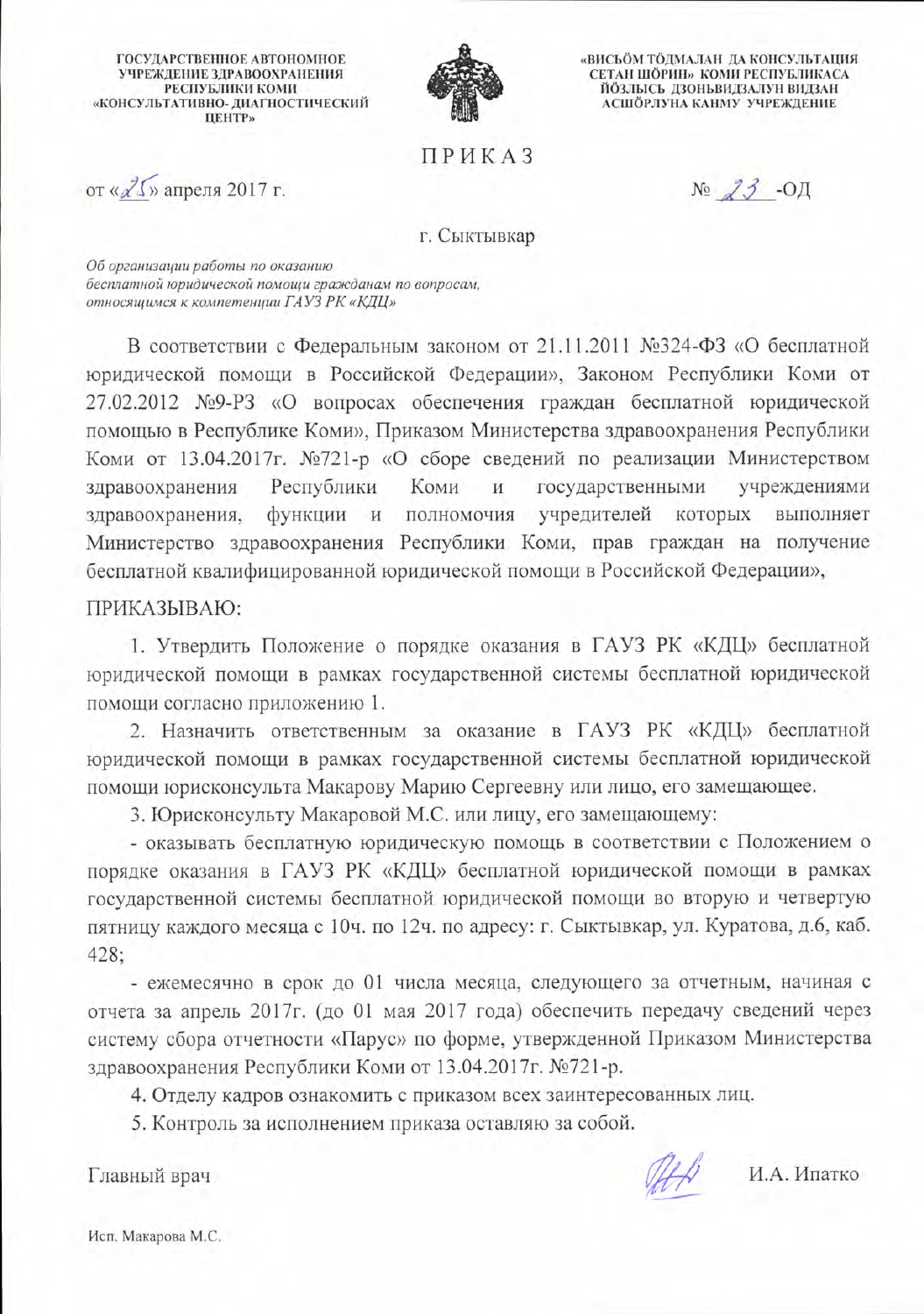Приложение №1 к Приказу ГАУЗ РК «КДЦ» or  $.04.2017$  r. No -ОД

# ПОЛОЖЕНИЕ

# о порядке оказания в ГАУЗ РК «Консультативно-диагностический центр» бесплатной юридической помощи в рамках государственной системы бесплатной юридической помощи

#### 1. ОБЩИЕ ПОЛОЖЕНИЯ

 $1.1.$ Настоящий Порядок регулирует вопросы  $\Gamma$ AV3 PК оказания «Консультативно-диагностический центр» (далее - Учреждение) гражданам бесплатной юридической помощи на территории Республики Коми в рамках государственной системы бесплатной юридической помощи в виде правового консультирования в устной и письменной форме по вопросам, относящимся к компетенции Учреждения (далее - юридическая помощь).

1.2. Юридическая предоставляется помощь категориям гражданам, установленным частью 1 статьи 20 Федерального закона «О бесплатной юридической помощи в Российской Федерации».

Граждане, претендующие на получение юридической  $1.3.$ помощи, представляют в Учреждение:

1) заявление об оказании юридической помощи с указанием вопроса, по которому гражданин желает получить юридическую помощь (в случае обращения за оказанием юридической помощи в письменной форме);

2) документ, удостоверяющей личность гражданина (если от имени гражданина действует лицо, являющееся его представителем в соответствии с законодательством Российской Федерации, то дополнительно представляются документ, удостоверяющий личность представителя, и документ, подтверждающий соответствующие полномочия);

3) документ, устанавливающий статус лиц, указанных в Федеральном законе «О бесплатной юридической помощи в Российской Федерации», имеющих право на получение юридической помощи.

1.4. Для оказания юридической помощи представляются подлинники документов, указанных в пункте 1.3 настоящего Порядка.

В случае представления документов лично гражданином указанные документы регистрируются Учреждением в день их подачи гражданином. Подлинники документов, указанных в пункте 1.3 настоящего Порядка, с которых юрисконсульт снимает копии, возвращаются гражданину непосредственно на приеме в день подачи документов.

В случае направления документов, указанных в пункте 1.3 настоящего Порядка, через организацию почтовой связи, иную организацию, осуществляющую корреспонденции, подлинники документов не направляются, доставку удостоверение верности копий прилагаемых документов и свидетельствование подлинности подписи на заявлении осуществляются в установленном федеральным законодательством порядке.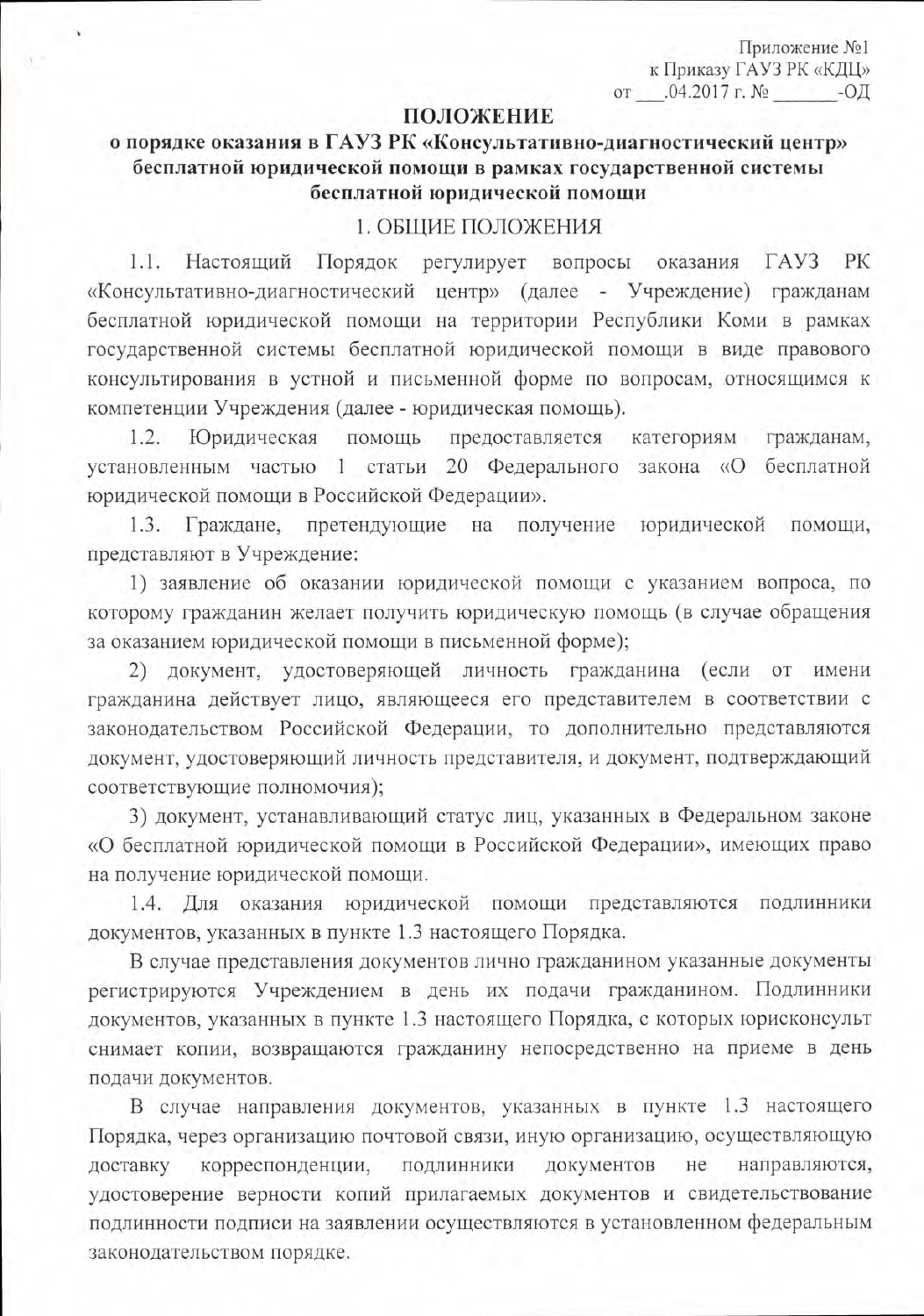Документы, указанные в пункте 1.3 настоящего Порядка, могут быть представлены в форме электронных документов, заверенных электронной подписью, с использованием информационно-коммуникационных сетей общего числе информационно-телекоммуникационной пользования,  $\bar{\mathrm{B}}$ TOM сети "Интернет".

1.5. Информация об адресе места оказания бесплатной юридической помощи, а также об установленных для приема днях и часах доводится до сведения граждан путем размещения информации на официальном интернет-сайте Учреждения.

При осуществлении оказания бесплатной юридической помощи 1.6. специалисты учреждения обеспечивают защиту персональных данных граждан в соответствии с Федеральным законом от 27 июля 2006 года №152-ФЗ «О персональных данных».

# 2. ОРГАНИЗАЦИЯ БЕСПЛАТНОЙ ЮРИДИЧЕСКОЙ ПОМОЩИ

2.1. Оказание юридической помощи осуществляет юрисконсульт Учреждения подразделений привлечением специалистов структурных возможным  $\mathbf{C}$ Учреждения в следующем порядке:

1) в устной форме оказание юридической помощи осуществляется на личном приеме граждан, который проводится юрисконсультом.

осуществляется основании граждан юрисконсультом на Прием предварительной записи, осуществляемой в рабочее время в кабинете №428.

При поступлении устного обращения гражданина об оказании юридической помощи юрисконсультом вносится запись в Журнал учета обращений граждан для получения бесплатной юридической помощи (Приложение №1 к настоящему Порядку). Одновременно заполняется Карточка приема гражданина, обратившегося за получением бесплатной юридической помощи (Приложение №2 к настоящему Порядка.

Содержание устного вопроса заносится в карточку приема гражданина в день личного приема, в которой также отражается краткое содержание устной консультации.

2) В письменной форме оказание юридической помощи осуществляется в течение 30 дней со дня поступления документов, указанных в пункте 1.3 настоящего Порядка, и регистрации обращения в Журнал учета обращений граждан для получения бесплатной юридической помощи (Приложение №1 к настоящему Порядку), путем составления письменного ответа по существу поставленного в заявлении вопроса на утвержденном бланке Учреждения.

Письменный ответ в течение 3 рабочих дней со дня его подготовки направляется гражданину по указанному в заявлении адресу.

2.2. Основаниями для отказа в оказании юридической помощи являются:

1) в случае обращения за оказанием бесплатной юридической помощи гражданина, не относящегося к категориям граждан, указанным в ст. 20 Федерального закона №324-ФЗ;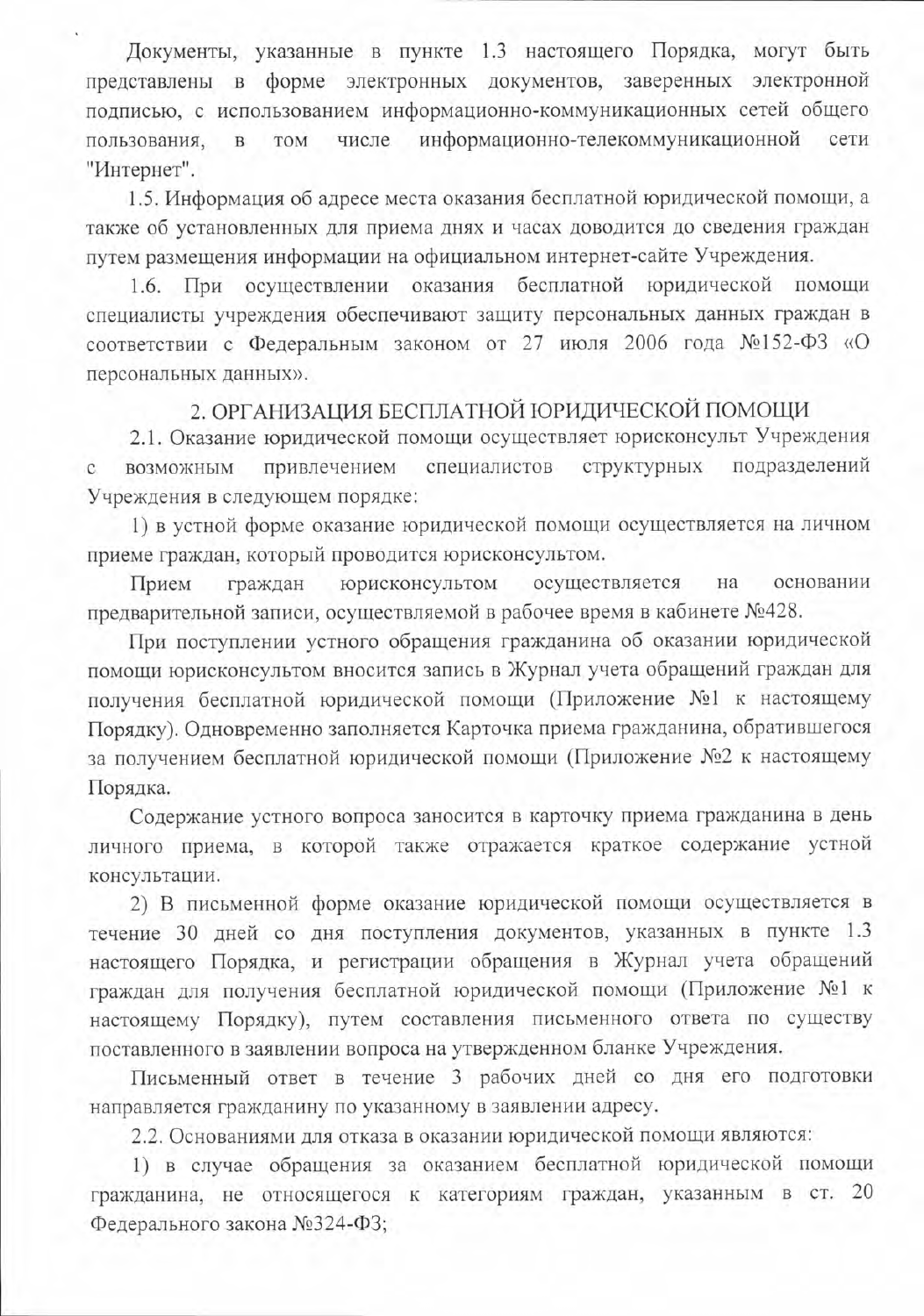2) если вопрос, по которому гражданин обратился, не носит правового характера, не относится к вопросам учреждения;

3) если гражданин обратился с вопросом, на который ему уже давался ответ по существу, и при этом не приводятся новые доводы, обстоятельства или документы.

4) если вопрос связан с оспариванием незаконных решений, действий (бездействия) государственных органов, органов местного самоуправления или должностных лиц этих органов, а также связанных с оспариванием нормативных правовых актов указанных органов;

5) если вопрос возник в связи с умышленным участием обратившегося за помощью лица в незаконной деятельности, в сделках, нарушение правопорядка и нравственности, и иных заведомо ничтожных сделках, а также в связи со злоупотреблением указанным лицом своими правами.

2.3. При обращении гражданина за оказанием юридической помощи в письменной форме юрисконсульт уведомляет гражданина о причинах отказа в предоставлении юридической помощи в письменном виде в течение 5 рабочих дней со дня поступления документов, указанных в пункте 1.3 настоящего Порядка.

2.4. При обращении гражданина за оказанием юридической помощи в устной форме юрисконсульт, осуществляющий личный прием граждан, уведомляет гражданина о причинах отказа в предоставлении юридической помощи в устной форме в день личного приема, о чем в карточку личного приема заносится соответствующая запись.

2.5. Заявитель вправе обратиться в Учреждение за юридической помощью после устранения оснований для отказа в оказании юридической помощи, предусмотренных подпунктом 2.2 настоящего Порядка.

2.6. Юрисконсульт не вправе:

1) оказывать правовое консультирование, если в отношении вопроса, с которым гражданин обратился за юридической помощью, имеет личную заинтересованность;

2) разглашать сведения, сообщенные ему гражданином в связи с оказанием правовой помощи, без согласия этого гражданина.

2.7. Споры по вопросам оказания юридической помощи разрешаются в порядке, установленном законодательством Российской Федерации.

# 3. ЗАКЛЮЧИТЕЛЬНЫЕ ПОЛОЖЕНИЯ

3.1. Действия или бездействия должностных лиц, оказывающих бесплатную юридическую помощь, могут быть обжалованы в порядке в соответствии с законодательством Российской Федерации и Республики Коми.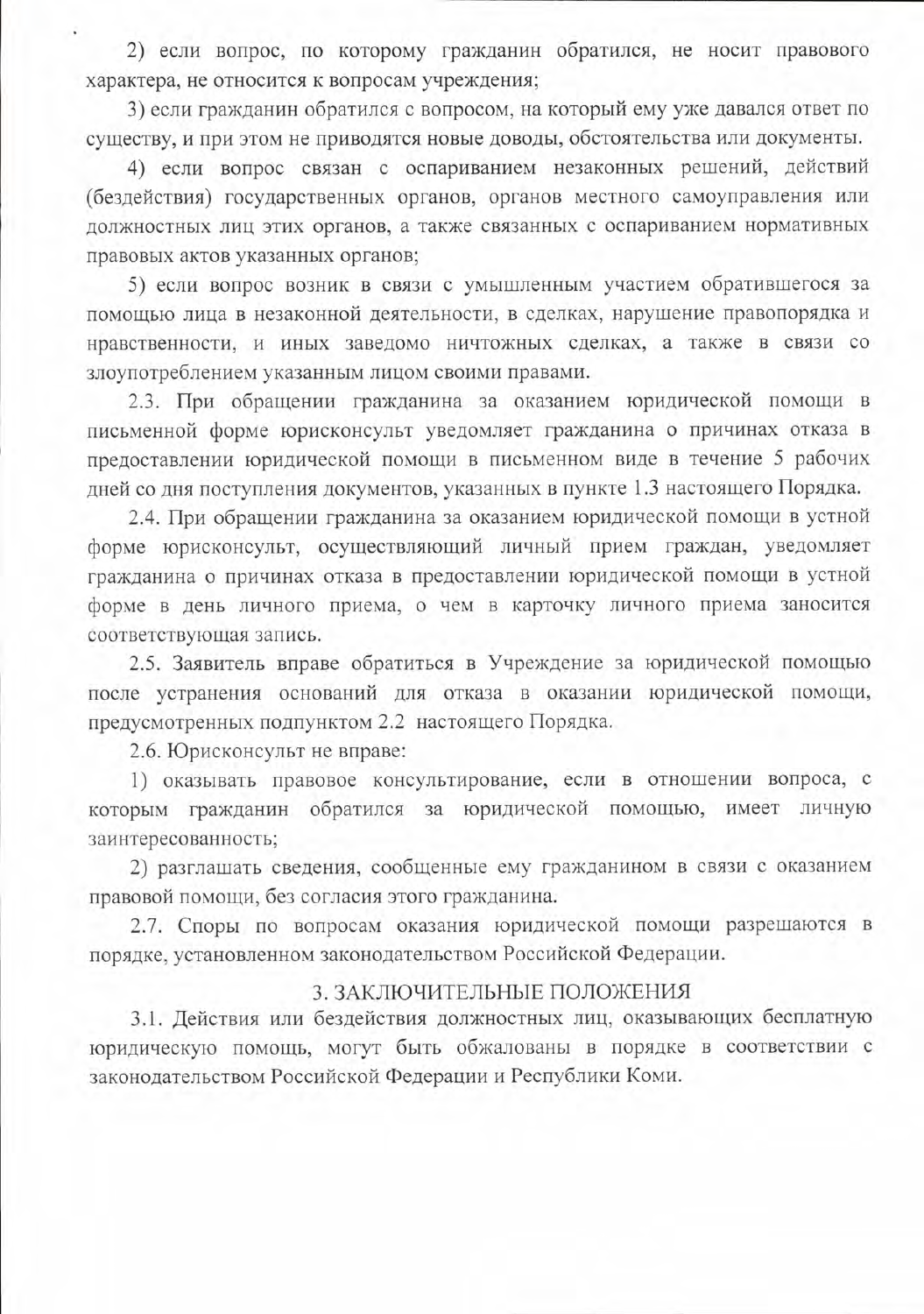Приложение №1 к Положению о порядке оказания<br>в ГАУЗ РК «КДЦ» бесплатной юридической помощи в рамках государственной системы<br>бесплатной юридической помощи

### ЖУРНАЛ учета обращений граждане для получения бесплатной юридической помощи

| N <sub>2</sub><br>$\Pi/\Pi$ | Дата<br>консультации/<br>поступления<br>обращения | Ф.И.О.<br>гражданина | Категории<br>граждан | Адрес | Краткое<br>содержан<br>ие<br>обращени | Отметка о<br>результатах<br>консультации/<br>письменного<br>ответа | Ф.И.О. и подпись лица,<br>проводившего<br>консультацию/подгото<br>вившего ответ |
|-----------------------------|---------------------------------------------------|----------------------|----------------------|-------|---------------------------------------|--------------------------------------------------------------------|---------------------------------------------------------------------------------|
|                             |                                                   |                      |                      |       | 6                                     |                                                                    |                                                                                 |
|                             |                                                   |                      |                      |       |                                       |                                                                    |                                                                                 |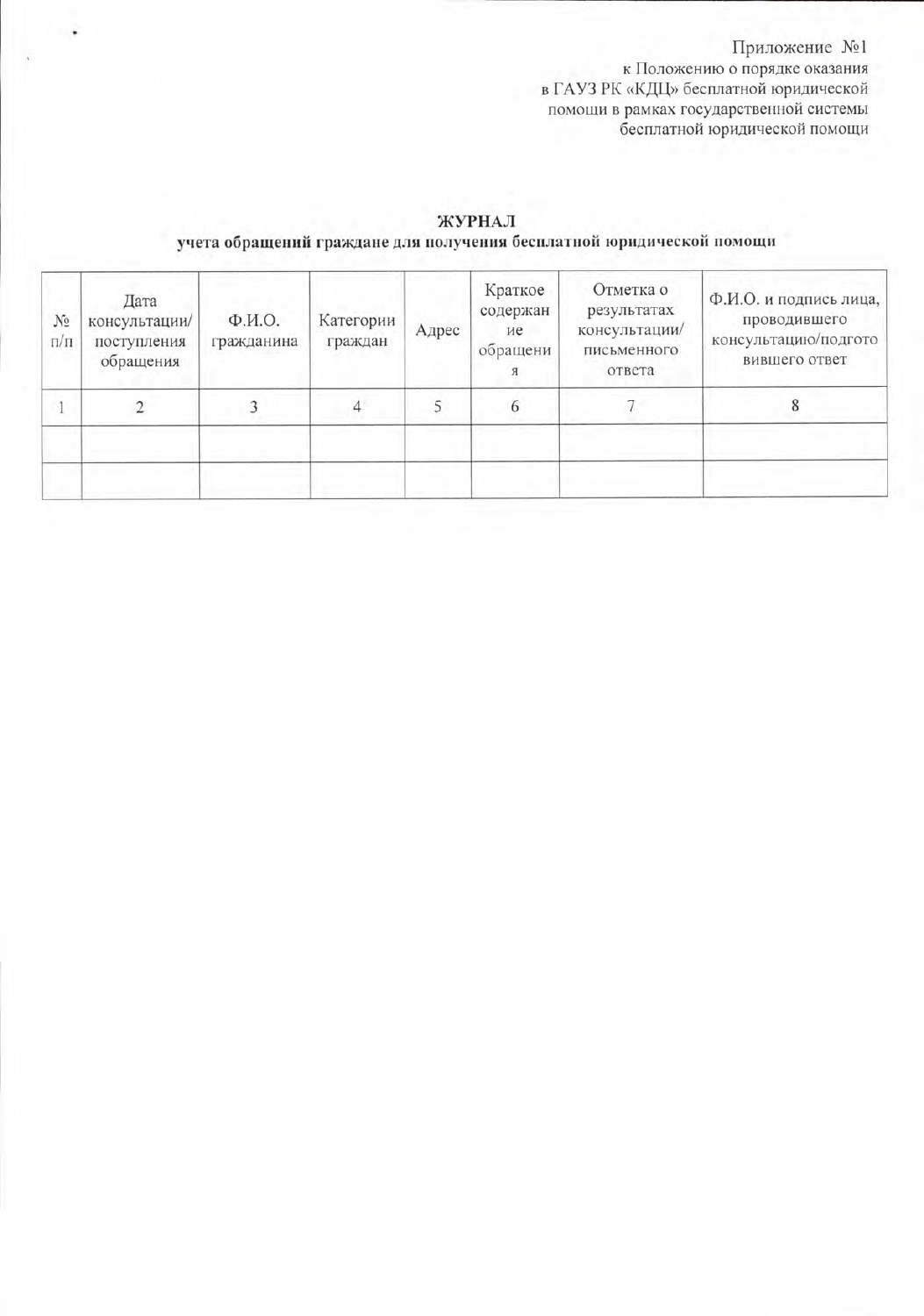Приложение №2 к Положению о порядке оказания в ГАУЗ РК «КДЦ» бесплатной юридической<br>помощи в рамках государственной системы<br>бесплатной юридической помощи

### КАРТОЧКА

٠

#### приема гражданина, обратившегося за получением бесплатной юридической помощи

| Дата приема " " 20 г. в час. мин.                                                                                                                                                                      |  |
|--------------------------------------------------------------------------------------------------------------------------------------------------------------------------------------------------------|--|
| Прием вел юрисконсульт                                                                                                                                                                                 |  |
| Ф.И.О. гражданина Последние при политических при политических при политических при политических                                                                                                        |  |
| Адрес гражданина Польской принцип по польской принцип по польской принцип по польской принцип по польской принцип по                                                                                   |  |
| Телефон и после по после по после по после по после по после по после по после по после по после по после по                                                                                           |  |
| Категории граждан в соответствии с частью 1 статьи 20 Федерального закона<br>«О бесплатной юридической помощи в Российской Федерации»<br>Повторность обращения: Да/Нет<br>Краткое содержание обращения |  |
|                                                                                                                                                                                                        |  |
|                                                                                                                                                                                                        |  |
| Результат консультации Политический политический политический политический политический политический политичес                                                                                         |  |
| Отметка о получении письменного обращения на юридическую консультацию во время приема:                                                                                                                 |  |
|                                                                                                                                                                                                        |  |
| Подпись юрисконсульта,                                                                                                                                                                                 |  |
| осуществляющего прием                                                                                                                                                                                  |  |
| Отметка об ответе гражданину:                                                                                                                                                                          |  |
| Отметка о снятии с контроля:                                                                                                                                                                           |  |